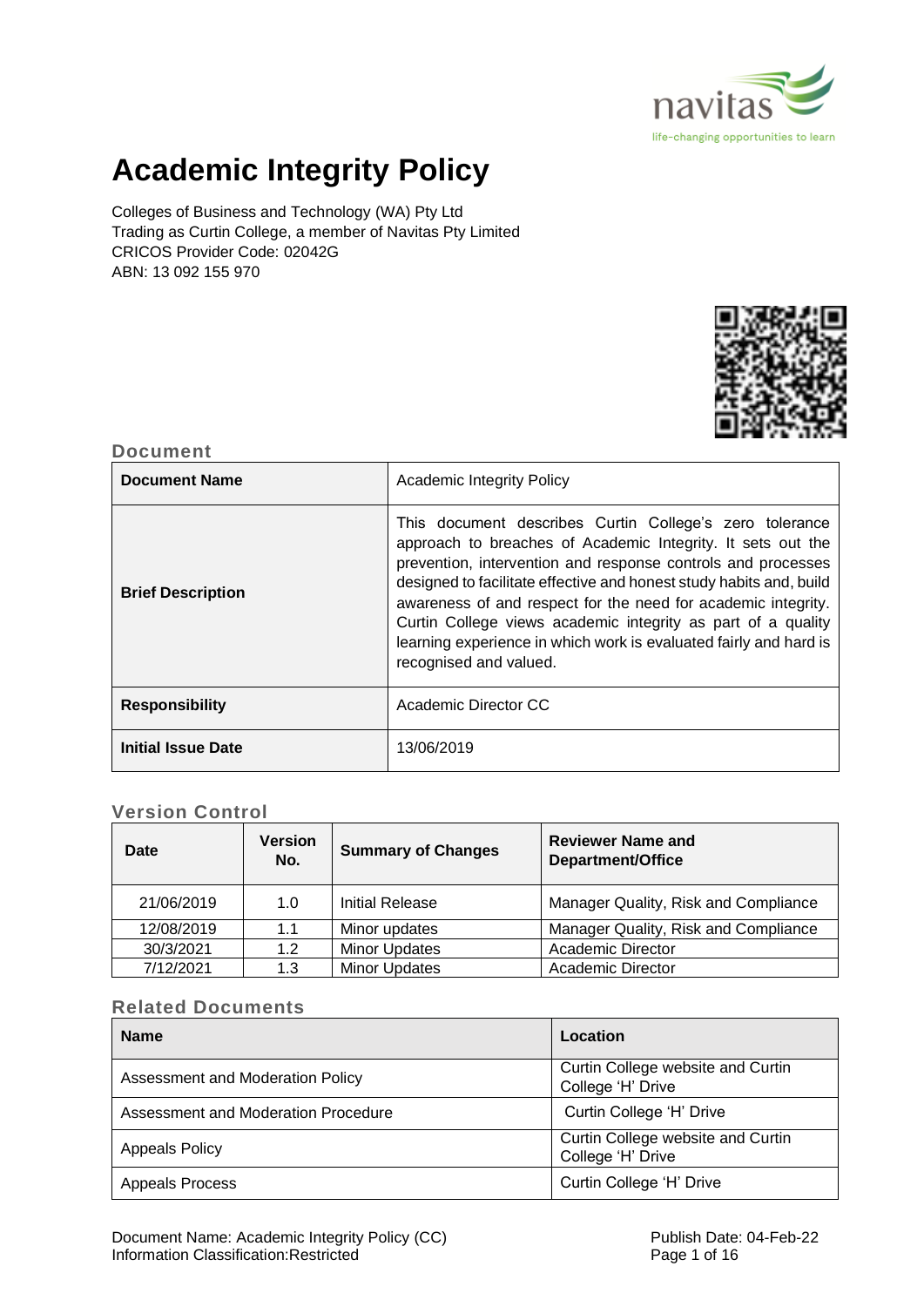| <b>Name</b>                      | Location                                               |
|----------------------------------|--------------------------------------------------------|
| <b>Student Complaints Policy</b> | Curtin College website and Curtin<br>College 'H' Drive |
| <b>Student Charter</b>           | Curtin College website and Curtin<br>College 'H' Drive |

# **Contents**

| $\mathbf{1}$   |                                                                                                     |
|----------------|-----------------------------------------------------------------------------------------------------|
| 1.1            |                                                                                                     |
| 1.2            |                                                                                                     |
| 1.3            |                                                                                                     |
| $\overline{2}$ |                                                                                                     |
| 2.1            |                                                                                                     |
| 2.2            |                                                                                                     |
| 3              |                                                                                                     |
| 4              |                                                                                                     |
| 4.1            |                                                                                                     |
| 4.2            |                                                                                                     |
| 4.3            |                                                                                                     |
| 5              |                                                                                                     |
| 6              |                                                                                                     |
| 7              |                                                                                                     |
|                | APPENDIX 1 – Level of Severity/Seriousness Matrix (*Adapted from Griffith University working        |
|                | Appendix 2: Extract from "A legal approach to tacking contract cheating"13                          |
|                | Michael J Draper and Philip M Newton, International Journal for Educational Integrity" 2017 13:1113 |
|                | https://edintegrity.biomedcentral.com/articles/10.1007/s40979-017-0022-513                          |
|                | Appendix 3: Extract from TEQSA Good Practice Note on Contract Cheating14                            |
|                |                                                                                                     |
|                | Appendix 4: The RASCI matrix (Responsible, Accountable, Support, Consulted, Informed) 15            |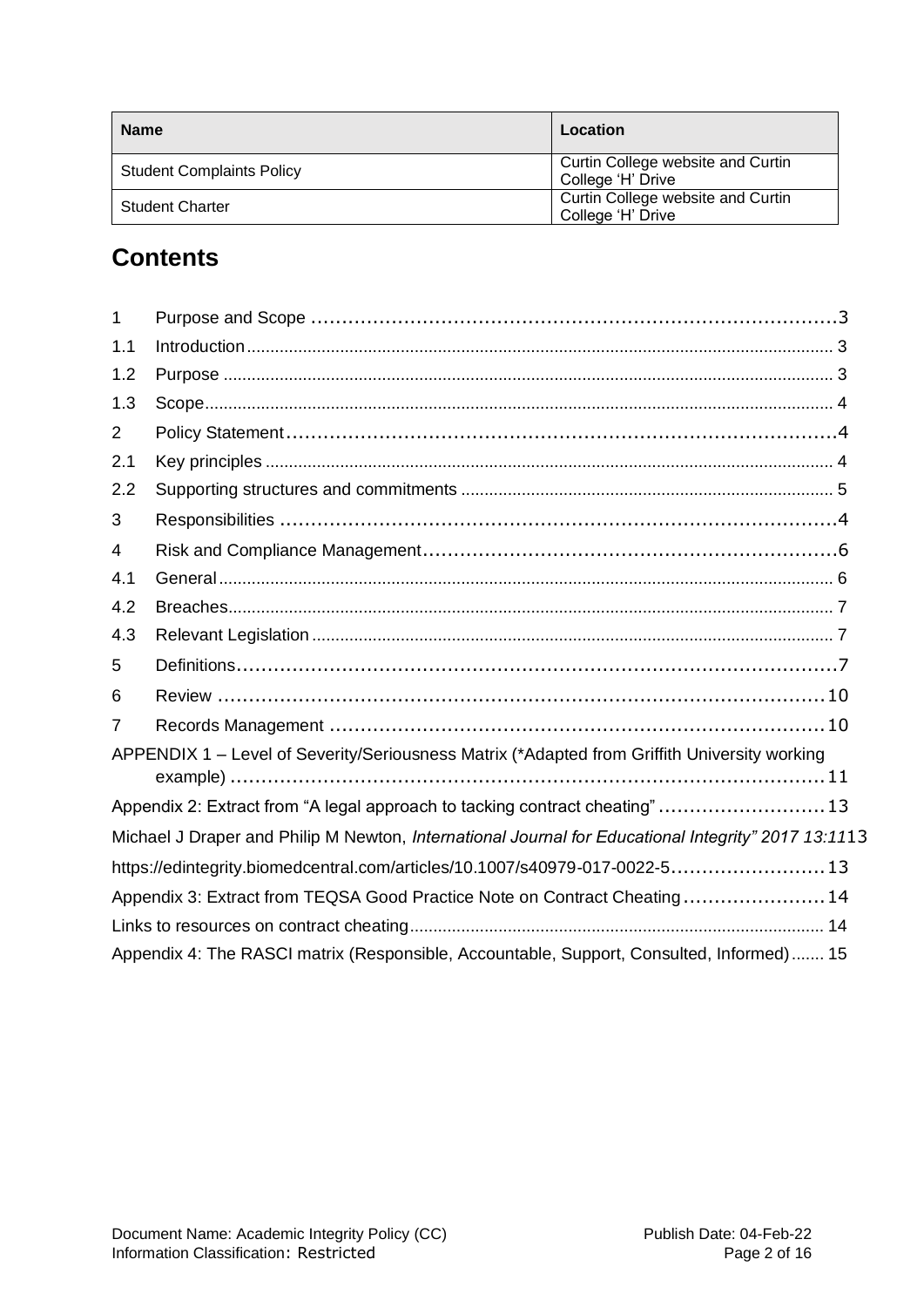#### <span id="page-2-0"></span>1 Purpose and Scope

Honesty, rigour, conviction and respect are central to the ethos of Curtin College (the **College**) and are reflected in the College's mission and value statements. These values are embedded in all the College's formal and informal activities, inclusive of our academic endeavours.

#### <span id="page-2-1"></span>1.1 Introduction

This Academic Integrity Policy ("**Policy**") sets out the approach of Curtin College and its partner provider (together the "**College**") relating to the maintenance of high standards of academic integrity and honesty in all academic endeavours. The *International Centre for Academic Integrity (2014) "Fundamental Values Project"* defines academic integrity as:

*"… a commitment, even in the face of adversity, to six fundamental values: honesty, trust, fairness, respect, responsibility and courage. From these values flow principles of behaviour that enable academic communities to translate ideals into action."*

The adoption by the College of these six values, (which align with the College's wider value system), means that students and staff must be held accountable for and have the courage to take responsibility for all their behaviours in order that fairness, honesty, trust and respect can flourish across the College's community.

#### <span id="page-2-2"></span>1.2 Purpose

- a) The purpose of this Policy is to:
	- i. Set out the framework of the College's educative approach to the maintenance of high levels of academic integrity
	- ii. Create an awareness of the imperative for staff and students to share the responsibility for maintaining high standards of academic integrity
	- iii. Highlight the College's commitment to:
		- protecting student achievement standards and the standards of the College's awards
		- defending the academic credibility and reputation of the College
		- ensuring that students receive due credit for the work they submit for assessment making reasonable adjustments to assessment that maintain the integrity of the College's courses and awards
		- protecting the interests of those students who maintain high standards of academic integrity and, dealing appropriately and decisively with those students who DO cheat
		- **•** advising its students of the need for academic integrity, and providing them with guidance and support on best practice in studying and learning, so that they protect their own work and learn how to legitimately access another person's work
- b) The College, through this Policy and associated documents and processes, will demonstrate its commitment to academic integrity by focusing on prevention of academic misconduct by:
	- i. Educating students and providing them with the support needed to understand and implement sound academic practice/s
	- ii. Providing professional development for staff
	- iii. Implementing and continuing to review procedures to detect a breach of academic integrity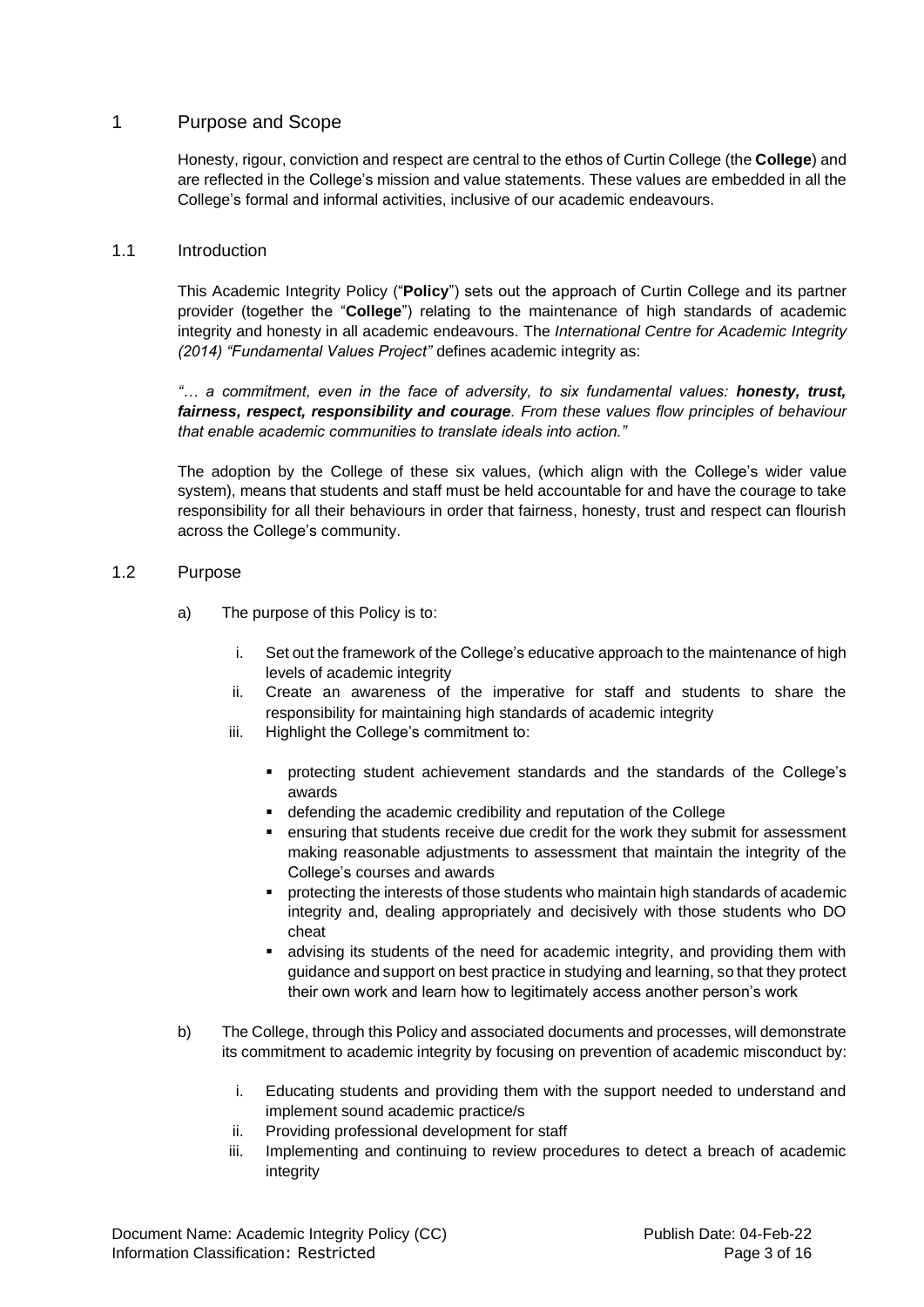- iv. Promoting both the importance of academic integrity and the consequences of breaching academic integrity
- v. Dealing fairly and consistently with those cases where a breach of academic integrity has occurred
- vi. Monitoring occurrences of breach; reporting on breach incidents and incorporating prevention strategies and tactics into the continuous improvement process
- c) The Policy and associated documents will play a critical role in enabling the ready acceptance and understanding of the shared responsibility for the nurturing and maintenance of academic integrity.

#### <span id="page-3-0"></span>1.3 Scope

- a) This Policy has been prepared in accordance with relevant legislative requirements/protocols/principles and Codes of Conduct such as:
	- i. Part A, Section 5.2 of the HES Framework on Academic and Research Integrity (Australia); the National Code (2018)
	- ii. The requirements of the Committee for Private Education (CPE) and EduTrust in Singapore.
	- b) It therefore sets out how the College complies with relevant legal standards and regulations regarding Academic Integrity in each of its operating regions.
	- c) The Policy sets out the principles and procedures for embedding academic integrity into business as usual as well as the management of academic misconduct by both staff and students.
	- d) This Policy does not apply to the behavior and conduct of students that would be construed as misconduct unrelated to academic endeavors/activities.
	- e) This Policy applies to all members of the College's community (staff and students).

#### <span id="page-3-1"></span>2 Policy Statement

- <span id="page-3-3"></span><span id="page-3-2"></span>2.1 Key principles
	- a) The College supports a learning and teaching environment that values integrity, honesty, fairness, trust, respect, responsibility and courage. (*The International Centre for Academic Integrity (2014) "Fundamental Values Project").* These values are integral to and align with the values of the College and its commitment to the provision of a high-quality learning and teaching experience in an environment that is conducive to learning in a respectful, supportive and secure manner.
	- b) The College's approach to academic integrity is holistic and integrated and, driven by the learning and teaching model. Students and staff operate as partners in the maintenance of academic integrity across all the College's academic endeavours.
	- c) The College is committed to the monitoring of each student's academic progress. The use of attendance, assessment outcomes, peer assisted learning programmes, mentoring, interaction in class and engagement with group activities, form the basis of this monitoring framework to ensure that each student can reach their potential.
	- d) The College believes that academic integrity is important because without its core values, true academic discourse becomes impossible, learning is distorted, and the evaluation of student progress and academic quality is seriously compromised.
	- e) The College recognises that because its students come from a variety of educational, cultural and socioeconomic backgrounds with different achievement levels, motivation and interests, educating all students about the importance of academic integrity is integral to an effective learning and teaching experience.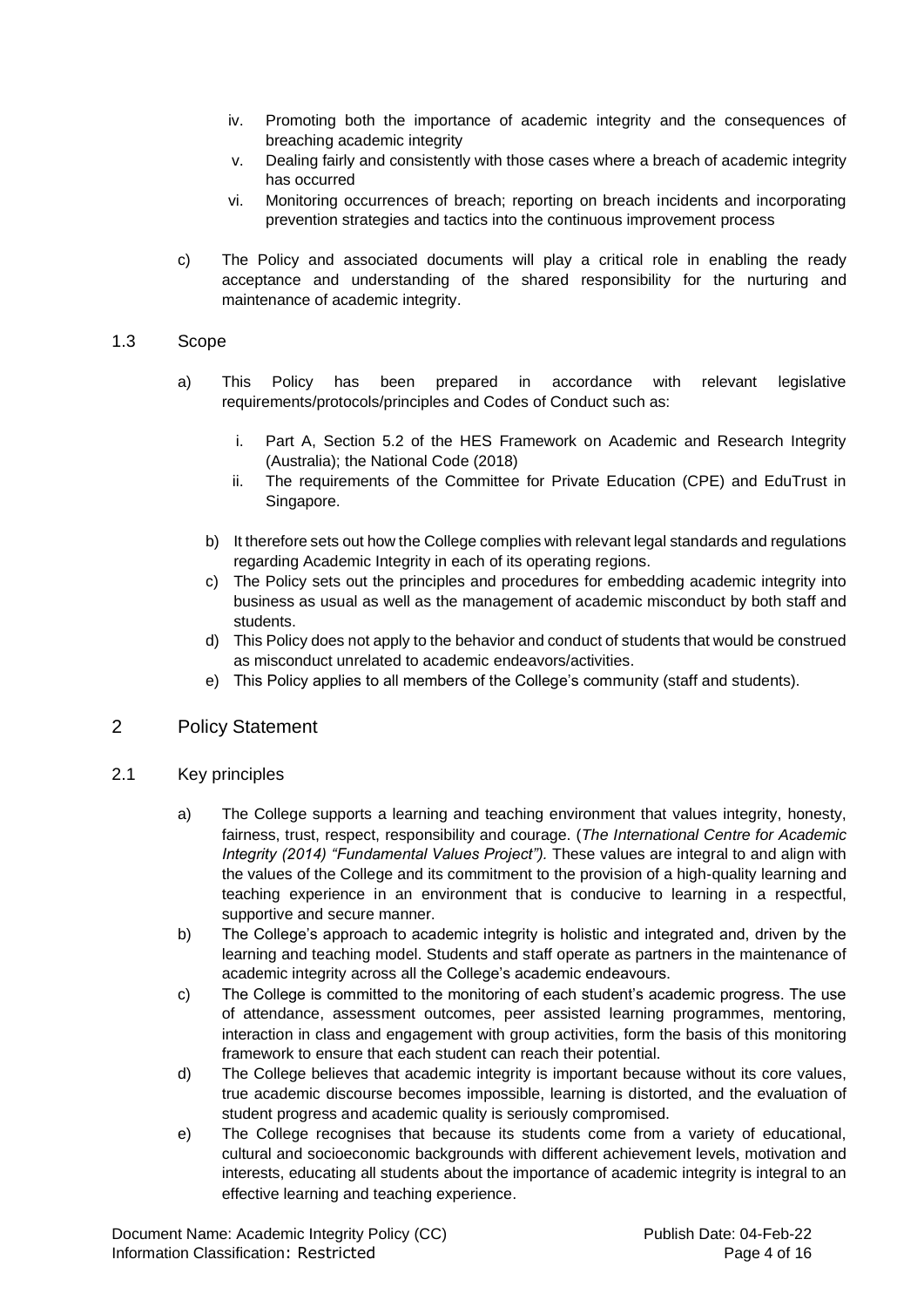#### <span id="page-4-0"></span>2.2 Supporting structures and commitments

- a) Robust communication processes will ensure that students and academic staff engage in an appropriate manner to discuss and resolve differences related to academic expectations and concerns. Such discussions to be non-punitive in nature and designed to ensure that both students and staff are afforded respect and courtesy.
- b) Violations of this Policy and related Procedures such as contract cheating, plagiarism, falsification or impersonation, will managed in accord with the Procedure for imposing sanctions.
- c) Supporting Policies and Procedures related to student complaints and appeals will be shared with both staff and students as part of an awareness and educative campaign.
- d) Awareness workshops will form part of the educative process to ensure that students are provided with regular opportunities to learn about academic integrity and how to comply with this Policy.
- e) Academic integrity will be supported through academic policies, course design and assessment planning and standards.
- f) All staff will be provided with training about academic integrity, the policies and procedures that drive academic integrity and informed of support structures available to students.

#### 3 Responsibilities

- a) The College Director and Principal has responsibility for, and is committed to, the effective implementation of this policy.
- b) The Academic Director will support Program Managers to fulfil their responsibilities and accountabilities within their area of responsibility.
- c) The Academic Leadership team will ensure appropriate staff receive training, monitoring incidents of academic integrity breaches, reporting to Learning & Teaching Committee and Academic Board.
- d) The Unit Coordinators are responsible for ensuring that assessments are designed to reduce the likelihood of academic integrity breaches by providing appropriate educative resources.
- e) All College employees and students have a responsibility to take reasonable care to comply with any reasonable policy, procedure or instruction.
- f) Each of the positions involved in implementing and achieving policy objectives and, carrying out procedures to support a successful implementation and adoption of that is supportive and inclusive, are clearly described in the RASCI chart in Appendix 4.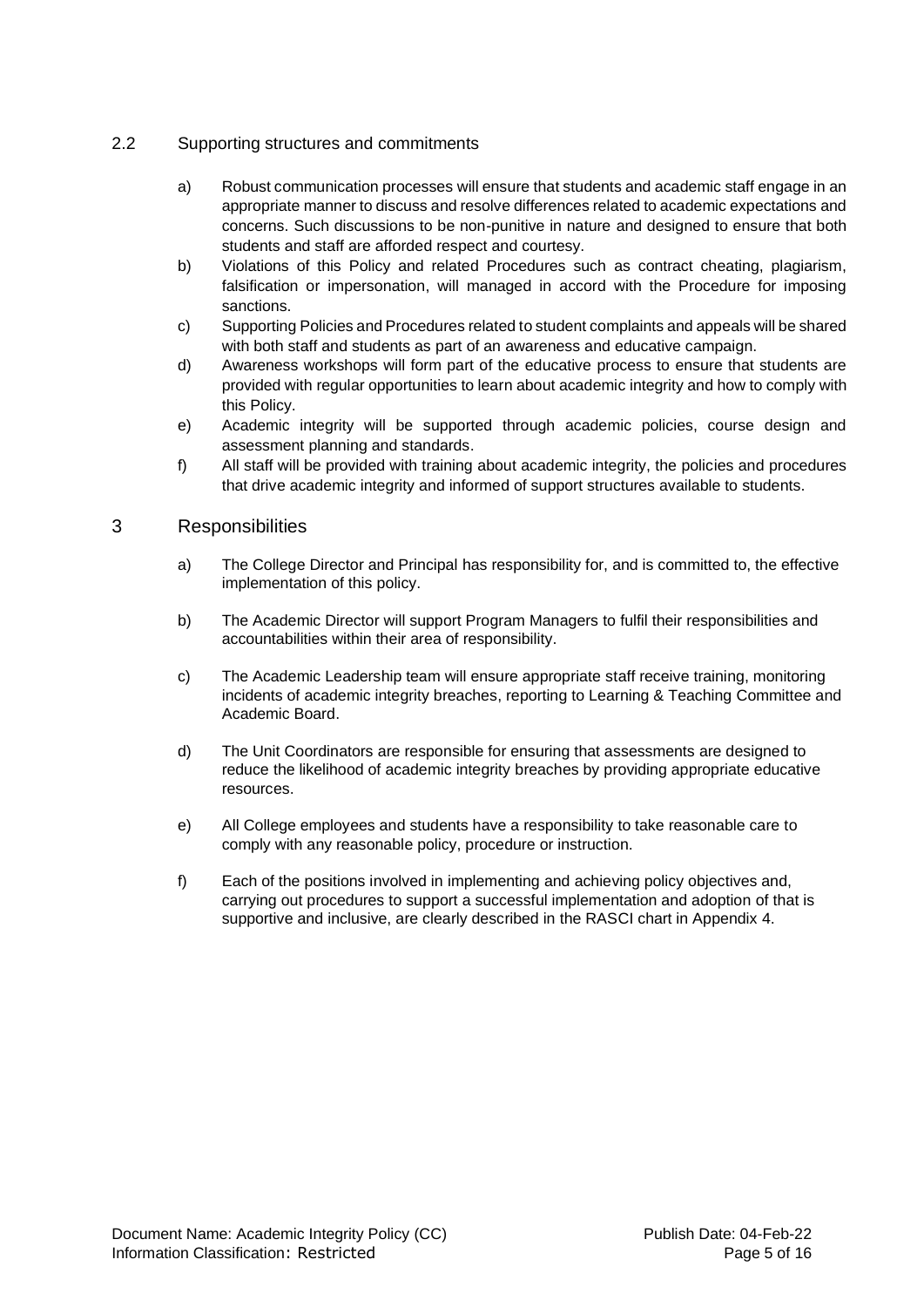## <span id="page-5-0"></span>4 Risk and Compliance Management

#### <span id="page-5-1"></span>4.1 General

- a) Non-compliance with this Policy poses a material risk to the College.
- b) Compliance with this Policy is an outcome of meeting the Standards set and focusing on delivering a positive learning and teaching experience.
- c) Students and staff are required to make themselves familiar with the content and intent of this Policy.
- d) The College is responsible for providing and supporting regular training activities and workshops and ongoing communication to students and staff about the existence of this Policy, the responsibilities incumbent on both students and staff appropriate monitoring and reporting procedures as part of the continuous improvement programme.
- e) Students confirm they are compliant with this Policy by:
	- i. Complying with instructions for assessment tasks
	- ii. Submission of original work
	- iii. Acknowledging all ideas, designs, words or works of others including in group assessments
	- iv. Taking reasonable steps to prevent work from being copied and used by others
	- v. Providing accurate and truthful documentation to the College e.g. the academic integrity declaration
	- vi. The demonstrated avoidance of all cheating inclusive of contract cheating and plagiarism
	- vii. Attending workshops and support activities provided by the College to educate them about Academic Integrity
	- viii. Avoiding re-offending
	- ix. Completing the Academic Integrity Quiz at the commencement of study period
- d) Staff confirm they are compliant with this Policy by:
	- i. Demonstrating academic integrity to students
	- ii. Developing students' knowledge and skills in academic integrity
	- iii. Ensuring assessment design and processes support academic integrity
	- iv. Demonstrating fairness, consistency, transparency and timeliness in dealings with students and colleagues
	- v. Complying with instructions for assessment tasks
	- vi. Encouraging students to act with academic integrity
	- vii. Ensuring that the College's requirements relating to student academic integrity are known and practiced by teaching and supervisory staff
	- viii. Ensuring that staff have the skills to enable them to support and teach students to act in accordance with academic integrity
	- ix. Developing and maintaining the skills of teaching and supervisory staff to enable them to recognise where students have breached academic integrity
	- x. Taking appropriate action where possible breaches are identified
	- xi. Implementing approaches in teaching, learning and assessment to enhance students' academic integrity and minimise opportunities for students to breach academic integrity
	- xii. Investigating and, where appropriate, acting on allegations of breach/es of academic integrity
	- xiii. Monitoring and reporting on breaches of academic integrity in accordance with the Policy and Procedure
	- xiv. Inserting the academic misconduct statement in every course outline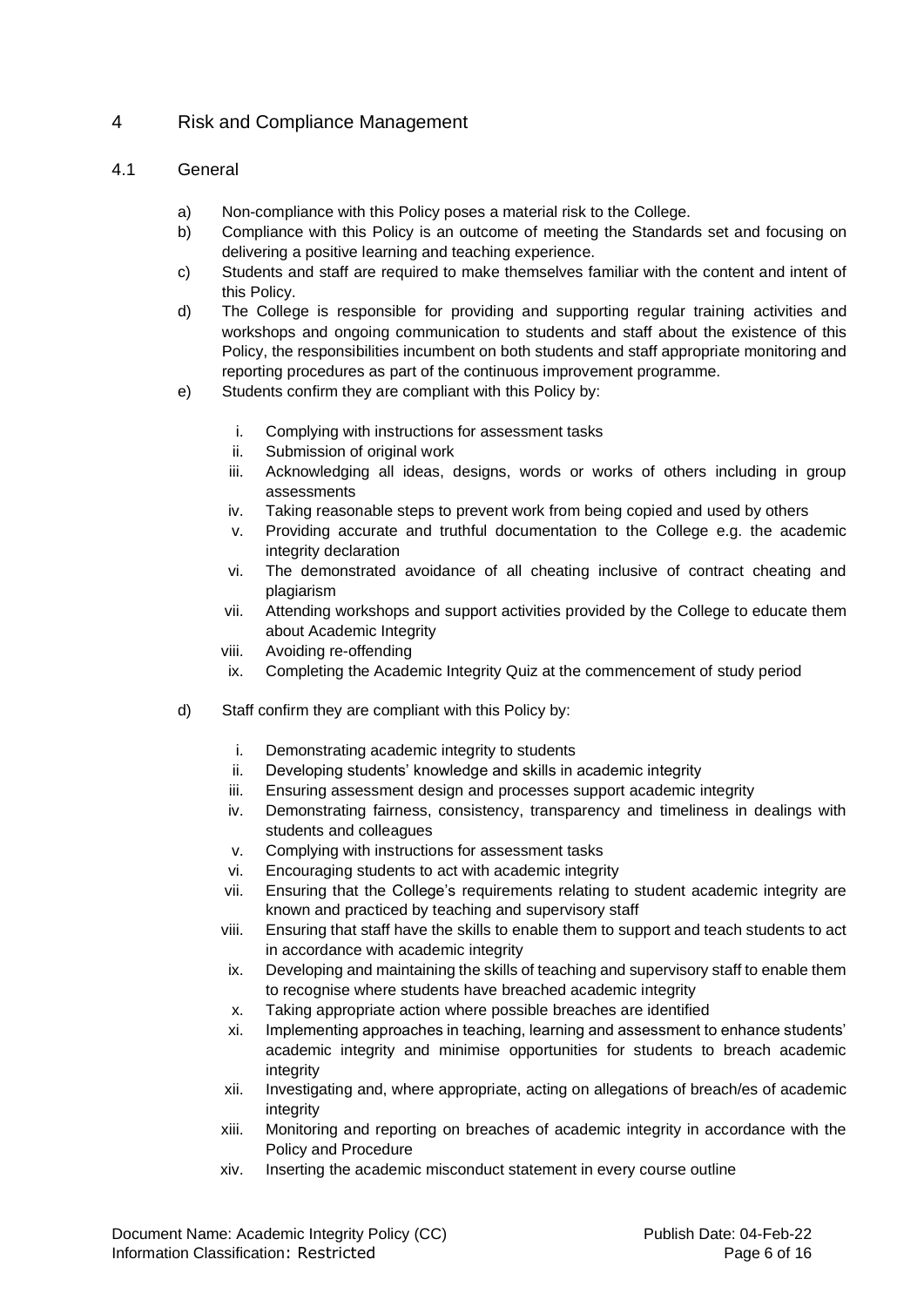- xv. Ensuring the academic integrity declaration is included as part of the assessment submission process
- xvi. Tracking the incidents that occur; monitoring actions taken in response to breaches of academic integrity
- xvii. Ensuring the security and confidentiality of records of academic misconduct
- xviii. Educating decision makers to ensure fair and consistent decisions using the agreed 'seriousness matrix'
- xix. Detecting and reporting breaches or suspected breaches of academic integrity

#### <span id="page-6-0"></span>4.2 Breaches

- a) Breaches of this Policy will be investigated and depending on the seriousness of the breach, it may result in disciplinary action being taken against the offender.
- b) Breaches will be assessed against a *severity of impact* matrix. The severity level is determined after consideration of the following criteria:
	- i. the type of misconduct
	- ii. the extent of the misconduct
	- iii. the experience of the student
	- iv. the intent of the student
	- v. the impact of the misconduct
- c) The ready availability of training and awareness activities and the student's use of these educative and support activities and the breach history of the student may also be considered.
- d) Appendix 1 illustrates the matrix for determining the level of severity of the breach.

#### <span id="page-6-1"></span>4.3 Relevant Legislation

- a) The College has responsibility to maintain compliance with the laws and regulations in Australia and Singapore.
- b) All College staff, regardless of employment type, are responsible for aiding the College in identifying relevant legislation and for complying with all relevant legislation.

#### <span id="page-6-2"></span>5 Definitions

Unless the contrary intention is expressed in this Policy, the following words (when used in this policy) have the meaning set out below:

| <b>Term</b>               | <b>Meaning</b>                                                                                   |  |  |
|---------------------------|--------------------------------------------------------------------------------------------------|--|--|
| <b>Academic Integrity</b> | The moral code or ethical policy of academia. In practice this means that even when your         |  |  |
|                           | study becomes difficult, committing to acting with honesty, trust, fairness, respect,            |  |  |
|                           | responsibility and courage is vital. Students must act in an honest way, take responsibility     |  |  |
|                           | for their actions, show fairness in every aspect of their work, respect the work of others, show |  |  |
|                           | the courage needed to create original work and thought and, importantly, demonstrate that        |  |  |
|                           | they can be trusted to live up to the ethical standards required of a student enrolled in a      |  |  |
|                           | course at the College.                                                                           |  |  |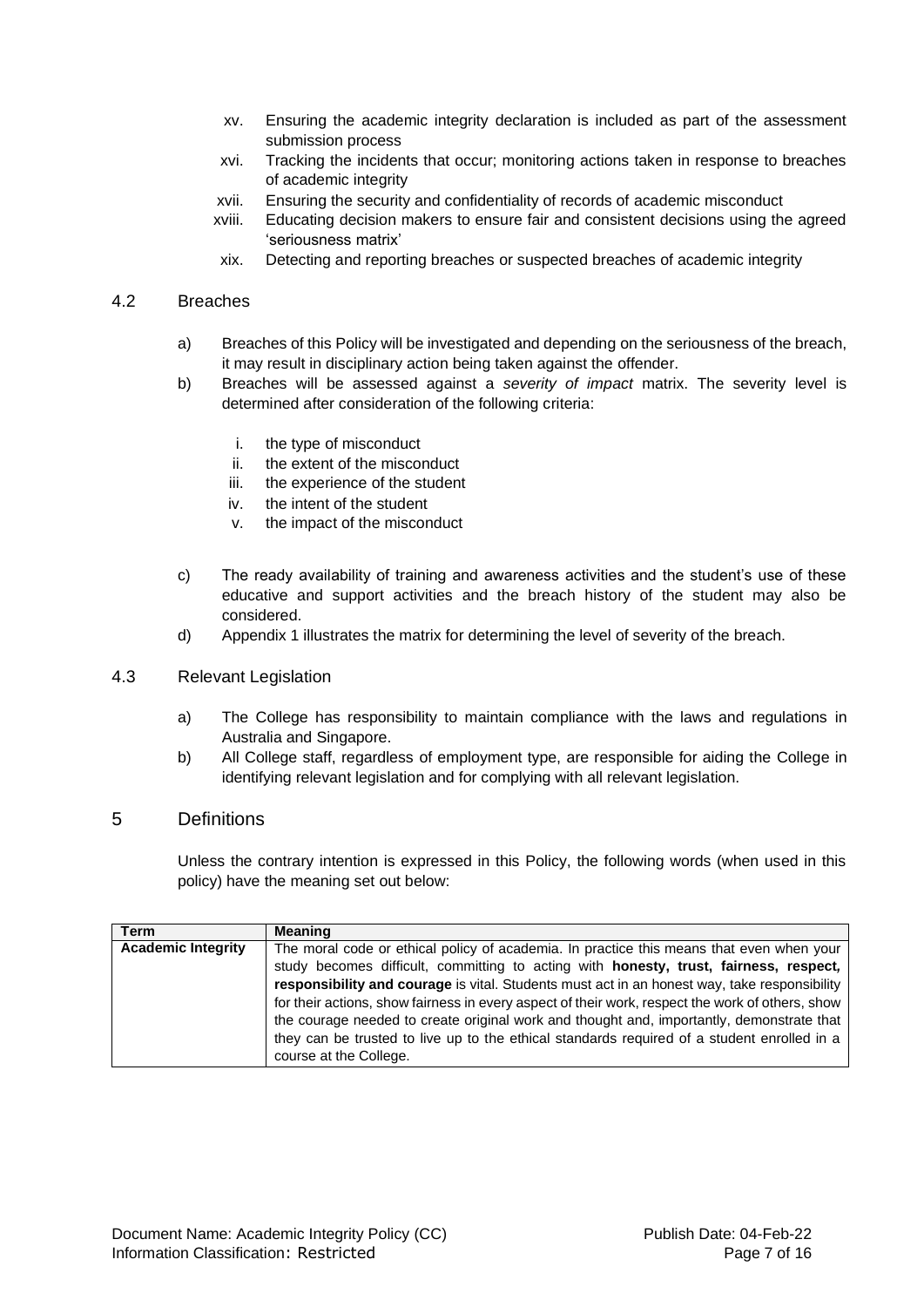| <b>Term</b>                | <b>Meaning</b>                                                                                    |  |  |
|----------------------------|---------------------------------------------------------------------------------------------------|--|--|
| Academic                   | A breach of academic integrity by behaviours that:                                                |  |  |
| Misconduct                 |                                                                                                   |  |  |
|                            | · Misrepresent academic achievement OR                                                            |  |  |
|                            | . Undermine the core values of honesty, trust, fairness, responsibility, respect and courage      |  |  |
|                            | OR.                                                                                               |  |  |
|                            | • Breaching academic integrity by engaging in one or some or all of: cheating, plagiarism,        |  |  |
|                            | fabrication and falsification of information.                                                     |  |  |
| <b>Cheating</b>            | Demonstrating behaviours in tests, examinations, quizzes and assignments such as:                 |  |  |
|                            |                                                                                                   |  |  |
|                            | In an examination, quiz, test etc, communicating or attempting to communicate with a              |  |  |
|                            | fellow student or individual who is not a supervisor or member of staff                           |  |  |
|                            | • Copying or attempting to copy from another student                                              |  |  |
|                            | Attempting to introduce or consult during the examination, any unauthorised printed or            |  |  |
|                            | written material, or electronic calculating or information storage device; or mobile phones       |  |  |
|                            | or other communication device                                                                     |  |  |
|                            | Recording, transmitting or disseminating questions and/or answers to themselves or                |  |  |
|                            | another person                                                                                    |  |  |
|                            | Impersonating another student                                                                     |  |  |
|                            | " Failing to comply with an instruction by a person appointed to supervise the examination        |  |  |
| <b>Collusion</b>           | A form of cheating which occurs when people work together in a deceitful way to develop a         |  |  |
|                            | submission for an assessment where such input is not permitted. It is distinct from contract      |  |  |
|                            | cheating as collusion does not depend on a fee being paid for the work.                           |  |  |
| <b>Contract Cheating</b>   | When a student/s employ or use a third party to undertake their assessed work for them. It        |  |  |
|                            | is a process " through which students can have original work produced for them, which             |  |  |
|                            | they can then submit as if this were their own work. Often this involves the payment of a fee     |  |  |
|                            | and this can be facilitated using online auction sites." (Clarke and Lancaster 2006).             |  |  |
|                            | https://www.plagiarism.org/paper/eliminating-the-successor-to-plagiarism                          |  |  |
|                            |                                                                                                   |  |  |
|                            | Third parties may include:                                                                        |  |  |
|                            |                                                                                                   |  |  |
|                            | Essay writing services (sometimes called 'essay mills')                                           |  |  |
|                            | Friends, family or other students                                                                 |  |  |
|                            | Private tutors                                                                                    |  |  |
|                            | Copy editing services                                                                             |  |  |
|                            | File sharing sites                                                                                |  |  |
|                            | Paid substitute examination takers                                                                |  |  |
|                            | Agency websites and/or 'reverse classifieds' (software designed to drive targeted traffic to      |  |  |
|                            | service providers such as essay mills or similar)                                                 |  |  |
|                            |                                                                                                   |  |  |
|                            | Contract cheating is the result of a relationship between three 'actors': a student; their        |  |  |
|                            | institution and a third party who completes or contributes to assessments for the student to      |  |  |
|                            | submit to their institution. The third party is not permitted to be involved or have input to the |  |  |
|                            | assessment. Draper and Newton (2017) determine that "Completes" means that the third              |  |  |
|                            | party makes a contribution to the work of the student, such that there is reasonable doubt as     |  |  |
|                            | to whose work the assessment represents"                                                          |  |  |
|                            | https://edintegrity.biomedcentral.com/articles/10.1007/s40979-017-0022-5                          |  |  |
|                            |                                                                                                   |  |  |
|                            | Contract cheating is direct engagement in dishonest academic endeavours.                          |  |  |
| <b>Essay Mill</b>          | An organisation or individual, usually with a web presence, that contracts with students to       |  |  |
|                            | complete an assignment or assignments for a student for a fee.                                    |  |  |
| <b>Ethical scholarship</b> | Using, generating and communicating information in an ethical, honest and responsible             |  |  |
|                            | manner.                                                                                           |  |  |
| <b>Fabrication of</b>      | When a student claims to have carried out tests, experiments or observations that have not        |  |  |
| results                    | taken place, makes up results or presents results not supported by the evidence.                  |  |  |
| <b>Falsification</b>       | When a student makes changes to information to change its meaning; to forge or produce            |  |  |
|                            | counterfeit documents; to make false or incorrect returns, reports and outcomes to deceive.       |  |  |
| Inadvertent                | When a student, unintentionally uses the work of another person, as a result of a lack of         |  |  |
| Plagiarism                 | familiarity with academic writing skills and academic referencing conventions.                    |  |  |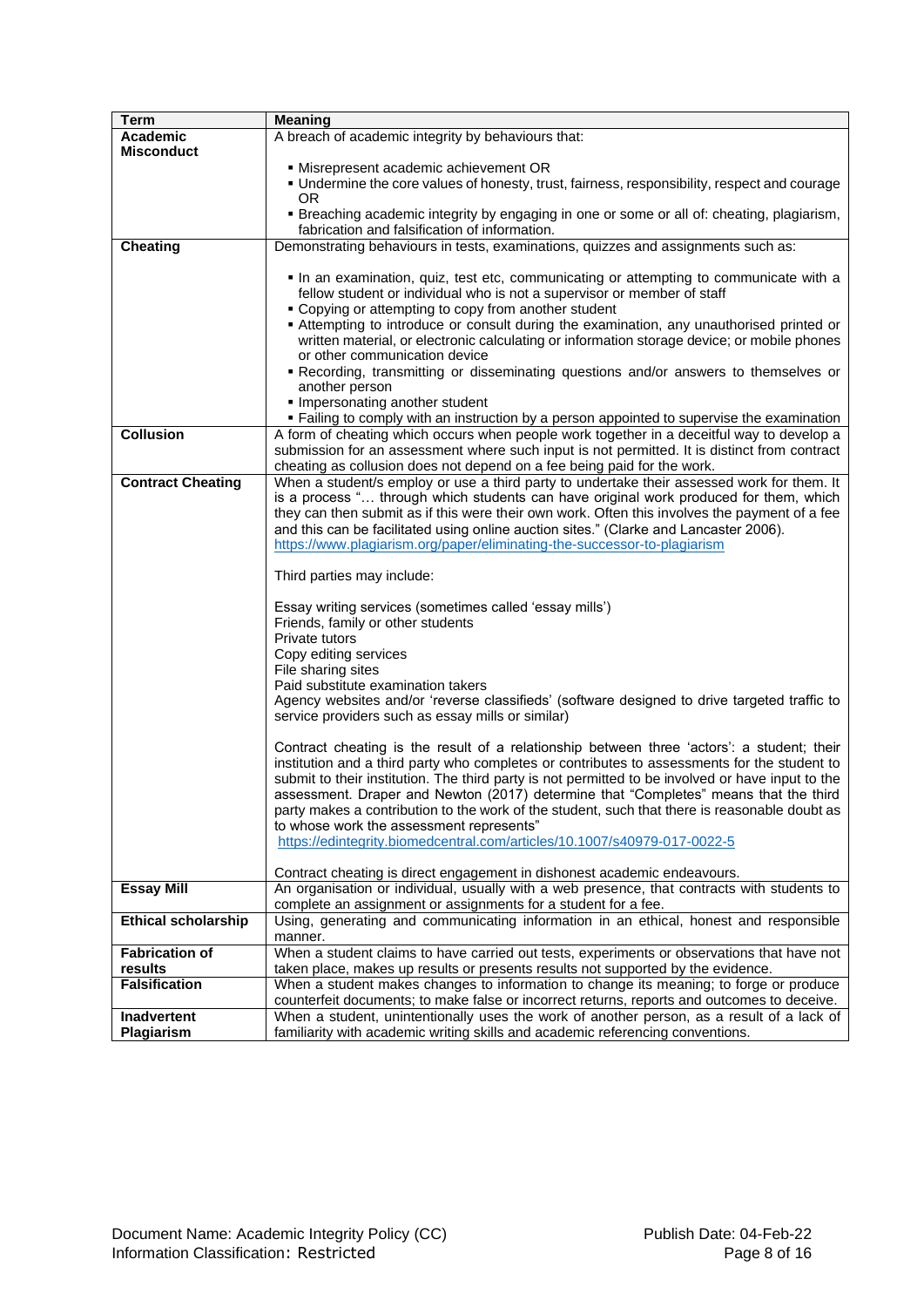| <b>Term</b>                               | <b>Meaning</b>                                                                                                                                                                                                                                                                                                |  |  |  |
|-------------------------------------------|---------------------------------------------------------------------------------------------------------------------------------------------------------------------------------------------------------------------------------------------------------------------------------------------------------------|--|--|--|
| <b>Inadvertent</b><br><b>Solicitation</b> | A student who willingly assists another to circumvent the purpose of assessment through<br>solicitation, cheating, misrepresentation or plagiarism (for example by willingly sharing their                                                                                                                    |  |  |  |
|                                           | own work, giving them access to their own work, using a file swapping site or advertising the<br>availability of their own work or someone else's work) is also breaching academic integrity,<br>and may be subject to disciplinary action                                                                    |  |  |  |
| Intentional                               | When a student/s plagiarises with intent to deceive. It is a premeditated, conscious and                                                                                                                                                                                                                      |  |  |  |
| Plagiarism                                | fraudulent breach of academic integrity because it breaches all the core values of academic<br>integrity.                                                                                                                                                                                                     |  |  |  |
| <b>Intellectual Property</b>              | Any intellectual creation/s such as literary works, artistic works (i.e. songs, poetry, books,                                                                                                                                                                                                                |  |  |  |
|                                           | photographs etc) inventions, designs, symbols, names, images, computer code, ideas and<br>other products of intellectual capital that can be protected by copyright, patents and                                                                                                                              |  |  |  |
|                                           | trademarks.                                                                                                                                                                                                                                                                                                   |  |  |  |
| <b>Misrepresentation</b>                  | When a student presents an untrue statement about attendance or participation in practical,                                                                                                                                                                                                                   |  |  |  |
|                                           | performance or professional learning activities, or includes citations to non-existent or<br>incorrect sources or does not disclose any information or matter where there is a duty to<br>disclose such information or matter.                                                                                |  |  |  |
| Paraphrasing                              | Incorporating the ideas or themes of other persons into one's own work. A passage of                                                                                                                                                                                                                          |  |  |  |
|                                           | paraphrased text should be true to the original authors idea but written in the student's own<br>words with different composition (e.g. sentence structure) than the original text.<br>Inexperienced students often think paraphrasing is simply 'rewording' and will often change                            |  |  |  |
| <b>Penalties</b>                          | just a few words but preserve the basic structure of the text they are using.<br>An outcome imposed in response to, and in order to penalise, breaches of academic integrity                                                                                                                                  |  |  |  |
| (sometimes called<br>Sanctions)           | such as contract cheating. An outcome of withdrawal from a provider or loss of marks in<br>relation to a level of study is a penalty or sanction                                                                                                                                                              |  |  |  |
| Plagiarism                                | When the work of another is represented, intentionally or unintentionally, as one's own                                                                                                                                                                                                                       |  |  |  |
|                                           | original work, without appropriate acknowledgement of the author, creator or the source. This                                                                                                                                                                                                                 |  |  |  |
|                                           | category of academic misconduct includes but is not limited to the following:                                                                                                                                                                                                                                 |  |  |  |
|                                           |                                                                                                                                                                                                                                                                                                               |  |  |  |
|                                           | a) Collusion, where a report or essay or similar, prepared by working closely with one or<br>more individuals or in a group is represented as if it were the student's own, this includes:                                                                                                                    |  |  |  |
|                                           | producing the piece of work together                                                                                                                                                                                                                                                                          |  |  |  |
|                                           | determining the method or approach to a question or assessment task together<br>sharing answers or giving access to questions and answers or completed<br>assessment tasks                                                                                                                                    |  |  |  |
|                                           | b) Acquiring or commissioning a piece of work, which is not their own and representing it as<br>if it were, by:                                                                                                                                                                                               |  |  |  |
|                                           | purchasing the assessment task from a commercial service, including internet sites,<br>whether pre-written or specially prepared for the student concerned<br>submitting an assessment task produced by a third party, including a friend, family<br>member, fellow student or a staff member of the College. |  |  |  |
|                                           | c) Self-plagiarism by duplicating the same or almost identical work for more than one<br>assessment item without permission.                                                                                                                                                                                  |  |  |  |
|                                           | d) Copying ideas, concepts, research data, images, sounds or text.<br>e) Paraphrasing a paper from a source text, whether in manuscript, printed or electronic<br>form (e.g. article spinning, text rewriting and content creation tools), without appropriate<br>acknowledgement.                            |  |  |  |
|                                           | Word for word copying, cutting or pasting statements from a single source or multiple<br>f)<br>sources or piecing together work of others and representing them as original work.                                                                                                                             |  |  |  |
|                                           | g) Submitting as one's own work all or part of another student's work, even with the<br>student's knowledge or consent.                                                                                                                                                                                       |  |  |  |
| Self-plagiarism                           | When a student submits work that has been previously submitted in the same unit, in another                                                                                                                                                                                                                   |  |  |  |
|                                           | unit, or at another institution.                                                                                                                                                                                                                                                                              |  |  |  |
|                                           | • Self-plagiarism commonly occurs where the student is required to repeat a unit and the<br>student submits the same work or portions of the work completed when they first undertook                                                                                                                         |  |  |  |
|                                           | the unit.                                                                                                                                                                                                                                                                                                     |  |  |  |
|                                           | • Previously submitted work is likely to be flagged as matching in the Turnitin Originality<br>report. Students may be permitted, with agreement of the Unit Coordinator, to use portions                                                                                                                     |  |  |  |
|                                           | of previous work but must appropriately acknowledge the original work.<br>• Self-plagiarism can also arise when a student re-uses work, they have previously                                                                                                                                                  |  |  |  |
|                                           | presented/published, for example in journals and at conferences.                                                                                                                                                                                                                                              |  |  |  |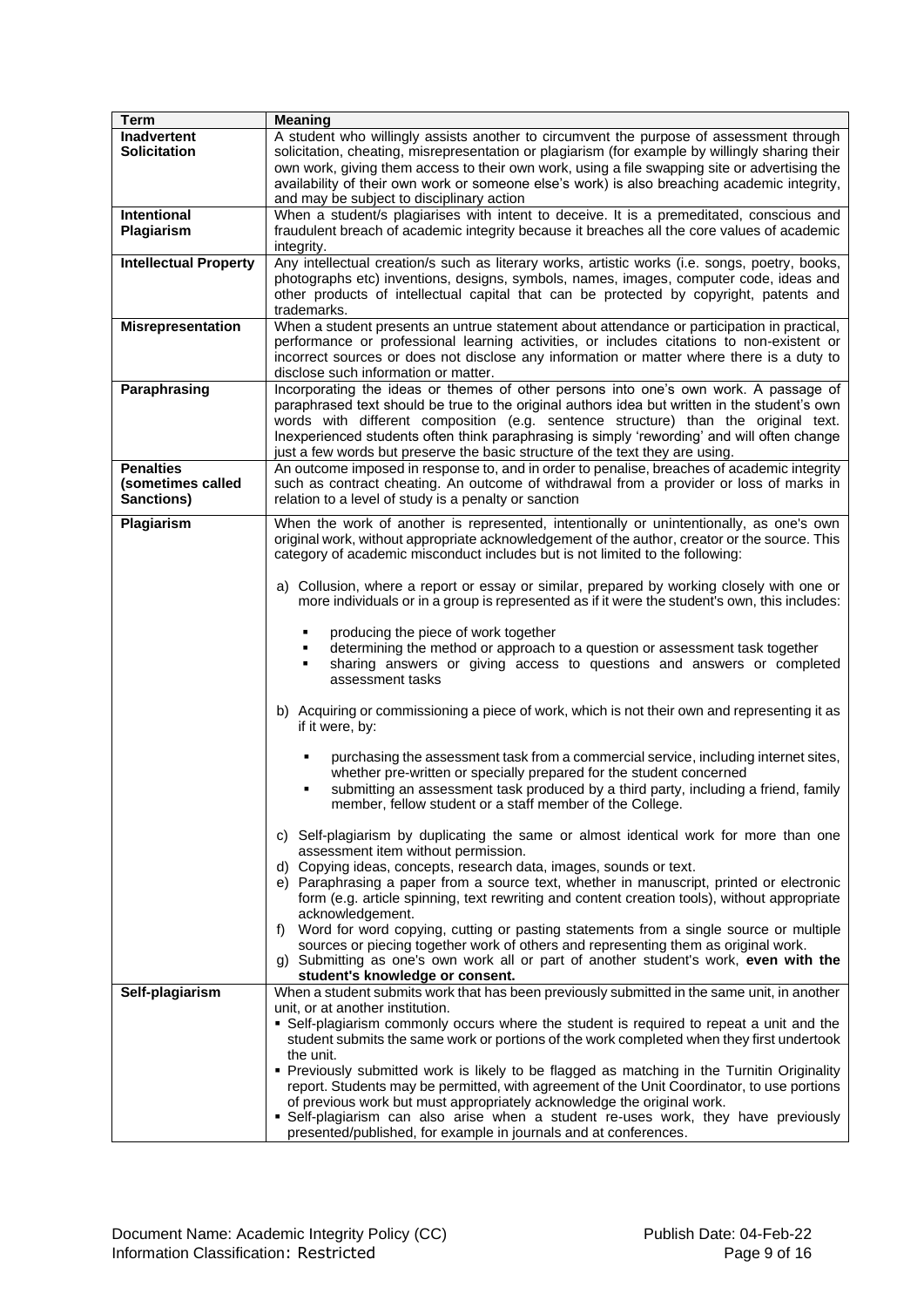| <b>Term</b>               | <b>Meaning</b>                                                                                  |  |  |
|---------------------------|-------------------------------------------------------------------------------------------------|--|--|
| <b>Solicitation (see</b>  | When a student requests, offers, encourages, induces or advertises for another                  |  |  |
| <b>Contract Cheating)</b> | individual/student to contract, commission, pay, procure, or complete on their behalf,          |  |  |
|                           | assessment tasks and items (e.g. exam papers, model exam answers, exam questions,               |  |  |
|                           | exam scripts, on-line quizzes, and other types of assessment that are likely to result in their |  |  |
|                           | use for the purpose of cheating, misrepresentation and/or plagiarism.                           |  |  |
| <b>Website (where</b>     | The College's website where information is available to employees, students, potential          |  |  |
| relevant)                 | students, agents and other interested persons.                                                  |  |  |

#### <span id="page-9-0"></span>6 Review

- a) This Policy is tested and reviewed every two years by the Academic Director and Quality & Compliance Manager in line with the continuous improvement schedule, and any changes to the regulatory compliance requirements, legislation, regulation and guidelines.
- b) This review process aims to ensure alignment to appropriate strategic direction and continued relevance to the College's current and planned operations.

#### <span id="page-9-1"></span>7 Records Management

All records in relation to this document will be managed as follows:

| Record type | Owner                             | Location   | <b>Retention</b> | <b>Disposal</b>                         |
|-------------|-----------------------------------|------------|------------------|-----------------------------------------|
| Policy      | Manager Quality and<br>Compliance | Policy HUB | Permanently      | Archived once<br>updated or<br>reviewed |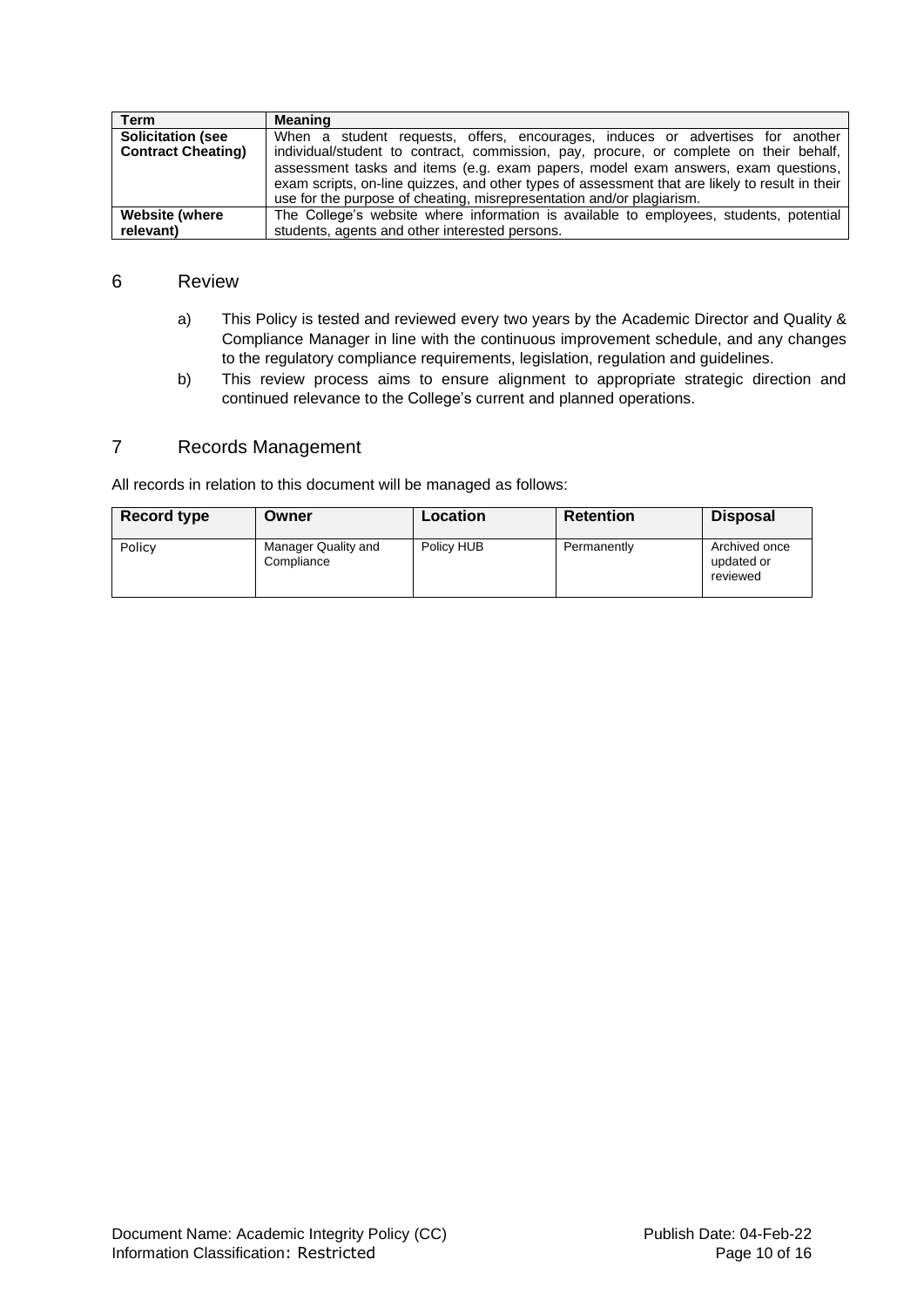

# APPENDIX 1 – Level of Severity/Seriousness Matrix (\*Adapted from Griffith University working example)

<span id="page-10-0"></span>

|                                                                                                                                                                                     | Level 1 Breach - Minor                                                                                                                                                            | Level 2 Breach - Major                                                                                                                                                                                                                                                                                                                                                                 | <b>Level 3 Breach - Extreme</b>                                                                                                                                                                                                                                                                                                                                                                                    |  |
|-------------------------------------------------------------------------------------------------------------------------------------------------------------------------------------|-----------------------------------------------------------------------------------------------------------------------------------------------------------------------------------|----------------------------------------------------------------------------------------------------------------------------------------------------------------------------------------------------------------------------------------------------------------------------------------------------------------------------------------------------------------------------------------|--------------------------------------------------------------------------------------------------------------------------------------------------------------------------------------------------------------------------------------------------------------------------------------------------------------------------------------------------------------------------------------------------------------------|--|
| <b>Criteria</b>                                                                                                                                                                     | An overall judgement as to whether a case is Level 1, Level 2 or Level 3 is determined on an overall qualitative assessment based on the five criteria set out<br>in this matrix. |                                                                                                                                                                                                                                                                                                                                                                                        |                                                                                                                                                                                                                                                                                                                                                                                                                    |  |
| <b>Type of misconduct</b>                                                                                                                                                           | For example:                                                                                                                                                                      | For example:                                                                                                                                                                                                                                                                                                                                                                           | For example:                                                                                                                                                                                                                                                                                                                                                                                                       |  |
| Nature of the breach.                                                                                                                                                               | • Referencing or attribution of work is not clear or<br>adequate, or has numerous errors<br>• Inappropriate paraphrasing<br>• Failure to reference and/or cite adequately         | • Copying segments of other students' assignment<br>work<br>False indication of contribution to group work<br>Copying fragments of material from websites, book<br>or other publications<br>• Recycling parts of previous assignments<br>• Resubmitting parts of previous assignments without<br>the permission of the Lecturer<br>• Completing individual assessment tasks with peers | • Fabricated references or citations<br>· Significant amount of work copied (from<br>students or other sources) Purchased<br>assignment (Contract Cheating)<br>· Selling, procuring or hawking examination<br>materials and assessment items<br>■ Stealing others' work<br>• Cheating in an examination<br>• Use of file swapping sites<br>· Possession of unauthorised examination<br>materials in the exam venue |  |
| <b>Extent of misconduct</b>                                                                                                                                                         | For example:                                                                                                                                                                      | For example:                                                                                                                                                                                                                                                                                                                                                                           | For example:                                                                                                                                                                                                                                                                                                                                                                                                       |  |
| Amount or proportion of<br>assessment item or work<br>that is not the student's<br>own.<br>Extent to which the<br>assessment process is<br>compromised                              | A few paragraphs, or graphics<br>• Small number of elements of computer source<br>code                                                                                            | • A reasonable proportion or segment of the work<br>• Multiple segments of computer source code                                                                                                                                                                                                                                                                                        | • Comprises minimal original work<br>• Significant appropriation of ideas or artistic<br>work<br>• Multiple pages or sections of text or graphics<br>copied<br>• Selling, procuring or hawking any part of a<br>exam or assessment question or assessment<br>answer                                                                                                                                                |  |
| <b>Experience</b><br>and<br>of<br>the<br><b>Background</b><br>student<br>Relates to your expectation<br>that the student should be<br>aware of the seriousness<br>of their actions. | For example:<br>• First year student, first study period student who<br>has not previously attempted this type of<br>assessment                                                   | For example:<br>• Student has been studying with us for multiple study<br>periods and/or has repeatedly been counselled on<br>the same errors without improvement.<br>• After completion of known instruction in avoiding<br>plagiarism<br>Mid-course major assignment essay draft                                                                                                     | For example:<br>■ Experienced student<br>· Where student is<br>expected to<br>fully<br>understand and exhibit academic integrity<br>· Final major assignment essay/submitted<br>major assignment                                                                                                                                                                                                                   |  |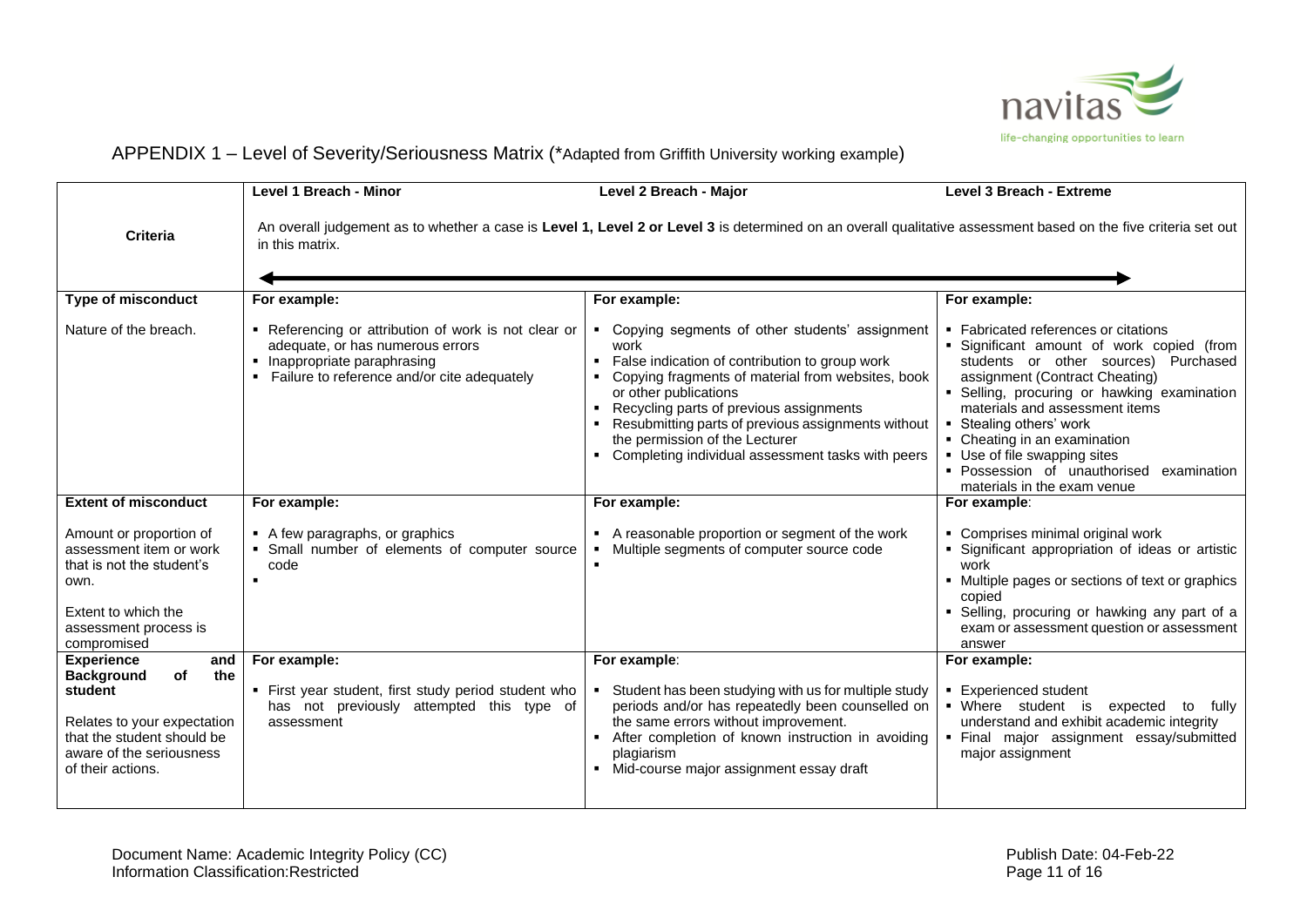| Intent of student               | For example:                                                                                                                                                                                                                                                                                                    | For example:                                                                                                                                    | For example:                                                                                                                                                                                                                                           |
|---------------------------------|-----------------------------------------------------------------------------------------------------------------------------------------------------------------------------------------------------------------------------------------------------------------------------------------------------------------|-------------------------------------------------------------------------------------------------------------------------------------------------|--------------------------------------------------------------------------------------------------------------------------------------------------------------------------------------------------------------------------------------------------------|
| Intentionality of the act       | Plagiarism appears accidental, unintentional or<br>due to lack of knowledge<br>Solicitation occurs through cultural considerations<br>or by accident<br>Cultural considerations/mitigating circumstances<br>e.g. no prior instruction or unclear instructions<br>given intent to cheat is unlikely or doubtful. | Plagiarism appears intentional<br>Intent to cheat is probable<br>Two or more students involved Solicitation occurs<br>among a group of students | Plagiarism appears deliberate and planned<br>Actions contravene clear instructions Intent<br>to cheat is evident Solicitation is addressed<br>broadly to students in a range of course/s or<br>unit/s with/ without commercial conditions<br>and terms |
| <b>Impact of the Misconduct</b> | For example:                                                                                                                                                                                                                                                                                                    | For example:                                                                                                                                    | For example:                                                                                                                                                                                                                                           |
| Impact of the act on others     | . The academic achievement of other students<br>completing the assessment task; and/or the<br>academic achievement of other students enrolled<br>in the course are impacted                                                                                                                                     | The academic achievement of<br>other students<br>enrolled in the unit/s and the reputation of the course<br>are impacted                        | • The reputation of the College is impacted<br>• The qualification is devalued for all students                                                                                                                                                        |
| Other questions to ask          | Is this a first offence by a student in good standing?                                                                                                                                                                                                                                                          | Is this a second offence by a student who has<br>previously received a warning for breaching academic<br>integrity?                             | Is this a third offence by a student who has<br>previously been formally reprimanded?                                                                                                                                                                  |
|                                 | <b>OF THE BREACH?</b>                                                                                                                                                                                                                                                                                           | ARE THERE ANY OTHER MITIGATING CIRCUMSTANCES THAT COULD OR SHOULD BE TAKEN INTO ACCOUNT IN DETERMINING THE SEVERITY                             |                                                                                                                                                                                                                                                        |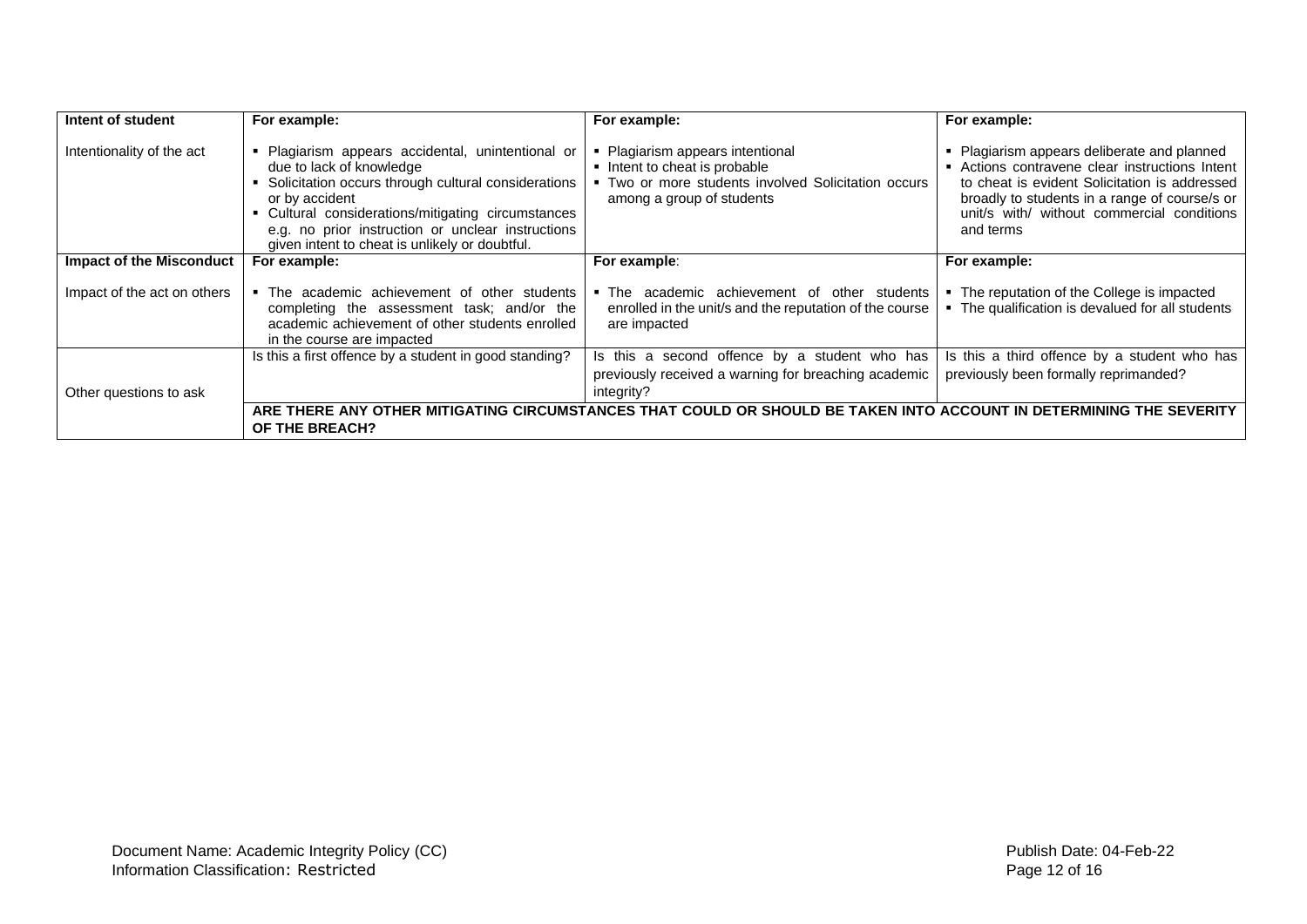

#### <span id="page-12-0"></span>Appendix 2: Extract from "A legal approach to tacking contract cheating"

<span id="page-12-2"></span><span id="page-12-1"></span>Michael J Draper and Philip M Newton, *International Journal for Educational Integrity" 2017 13:11* <https://edintegrity.biomedcentral.com/articles/10.1007/s40979-017-0022-5>

There are a number of additional actors potentially involved, directly or indirectly, knowingly or unknowingly, in the process of contract cheating, all of whom may be affected by some form of legal approach. These are summarised in Fig. [1](https://edintegrity.biomedcentral.com/articles/10.1007/s40979-017-0022-5#Fig1) (Draper and Newton as noted above.)



Stakeholders in contract cheating. At the heart of the identified relationships is a student (green) whose arrangements with others are agreements governed primarily (but not exclusively) by the (civil) law of contract. Each of the parties involved may be affected, in some way, by the enacting of a legal approach to contract cheating. Not every party is involved in every incidence of contract cheating or would be affected by every type of legal approach. Red indicates stakeholders whose actions could be interpreted as a criminal offence under the new law proposed in Table [1.](https://edintegrity.biomedcentral.com/articles/10.1007/s40979-017-0022-5#Tab1) *Government* - Obviously many parties shown are also regulated by government, but we show this specific relationship to indicate the perceived status of some contract cheating service providers as legitimate businesses operating in a commercial environment. *University* – in reality this could be any provider of education.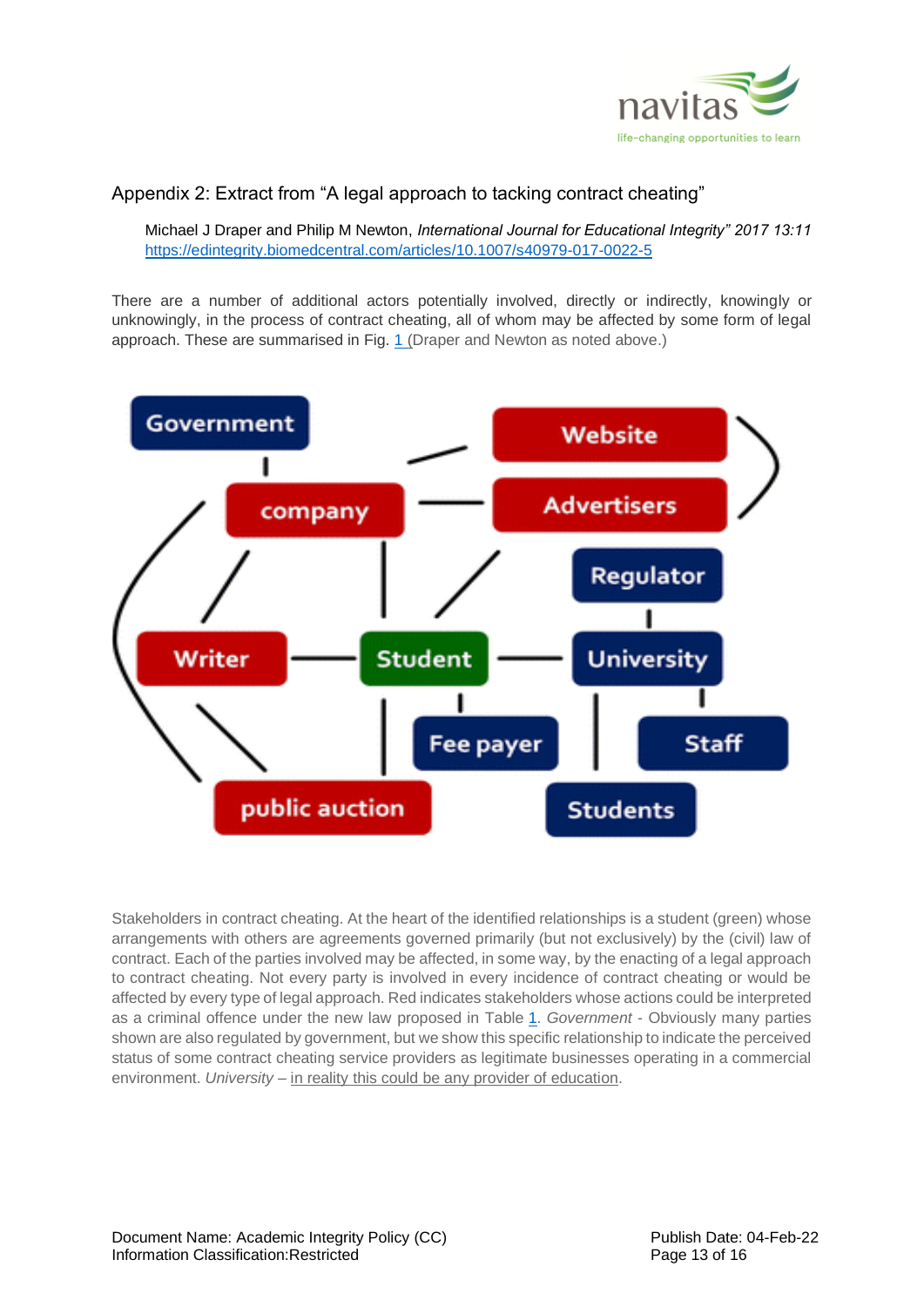

# <span id="page-13-0"></span>Appendix 3: Extract from TEQSA Good Practice Note on Contract Cheating

[https://www.teqsa.gov.au/latest-news/publications/good-practice-note](https://www.teqsa.gov.au/latest-news/publications/good-practice-note-addressing-contract-cheating-safeguard-academic)[addressing-contract-cheating-safeguard-academic](https://www.teqsa.gov.au/latest-news/publications/good-practice-note-addressing-contract-cheating-safeguard-academic)

#### <span id="page-13-1"></span>Links to resources on contract cheating

- a) [Council for Higher Education Accreditation/International Quality Group \(2016\).](http://www.iiep.unesco.org/en/chea-and-iiep-unesco-issue-advisory-statement-combatting-corruption-higher-education-3623)  [Advisory Statement on Combatting Corruption in Higher Education](http://www.iiep.unesco.org/en/chea-and-iiep-unesco-issue-advisory-statement-combatting-corruption-higher-education-3623)
- b) International Centre [for Academic Integrity \(2016\). Institutional toolkit to address](http://integrity.fiu.edu/pdfs/Contract%20Cheating.pdf)  [contract cheating](http://integrity.fiu.edu/pdfs/Contract%20Cheating.pdf)
- c) [International Journal for Educational Integrity special thematic collection on contract](https://edintegrity.springeropen.com/)  [cheating \(2017\)](https://edintegrity.springeropen.com/)
- d) [https://www.qaa.ac.uk/docs/qaa/quality-code/plagiarism-in-higher-education-](https://www.qaa.ac.uk/docs/qaa/quality-code/plagiarism-in-higher-education-2016.pdf?sfvrsn=308cfe81_4)[2016.pdf?sfvrsn=308cfe81\\_4](https://www.qaa.ac.uk/docs/qaa/quality-code/plagiarism-in-higher-education-2016.pdf?sfvrsn=308cfe81_4)
- e) [Thomas Lancaster: Contract cheating \(n.d.\)](http://thomaslancaster.co.uk/contract-cheating/)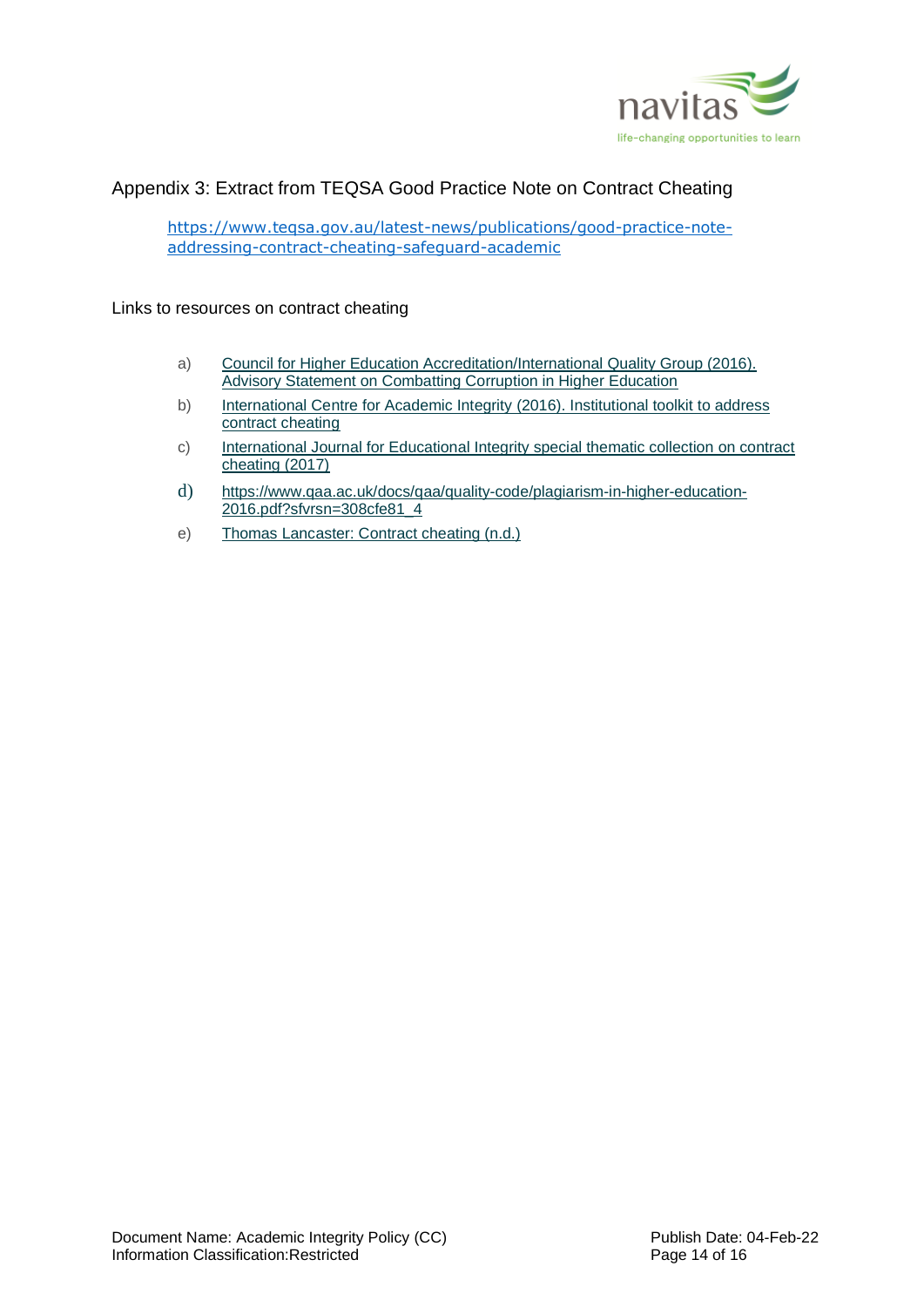#### <span id="page-14-0"></span>Appendix 4: The RASCI matrix (Responsible, Accountable, Support, Consulted, Informed)

The following matrix sets out desired outcomes and establishes lines of responsibility to ensure that academic integrity remains front of mind for both staff and students.

| <b>Activity</b>                                                                                                                                                                    | <b>Academic</b><br><b>Staff</b> | Academic<br>Leadership<br><b>Team</b> | <b>Students</b> | Learning<br>and<br><b>Teaching</b><br>C/tee | Academic<br><b>Board</b> | Mngr<br><b>Q&amp;C</b> | Head<br>QR & C | All |  |
|------------------------------------------------------------------------------------------------------------------------------------------------------------------------------------|---------------------------------|---------------------------------------|-----------------|---------------------------------------------|--------------------------|------------------------|----------------|-----|--|
| Demonstrate academic integrity to<br>students                                                                                                                                      | $\mathsf{R}$                    | A                                     | $\mathbf{I}$    | C                                           | $\mathsf{C}$             | S                      | $\mathbf{I}$   | R.  |  |
| Develop students' knowledge and skills<br>in academic integrity                                                                                                                    | R                               | A                                     | $\mathbf{I}$    | S                                           | $\mathbf{I}$             | S                      | $\mathsf{I}$   |     |  |
| Ensure assessment design and<br>processes support academic integrity                                                                                                               | $\mathsf{C}$                    | A                                     | $\mathbf{I}$    | R                                           | $\mathsf{C}$             | S                      | $\mathsf{I}$   |     |  |
| Demonstrate fairness, consistency,<br>transparency, and timeliness in dealings<br>with students and colleagues                                                                     | R                               | Α                                     | $\mathbf{I}$    | S                                           | $\mathsf C$              | S                      | ı              |     |  |
| Complying with instructions for<br>assessment tasks                                                                                                                                | A                               | S                                     | R               | S                                           | $\mathsf{C}$             | S                      | $\mathbf{I}$   |     |  |
| Submitting original work Students                                                                                                                                                  | Α                               | S                                     | R               | S                                           | C                        | S                      | I              |     |  |
| Submitting original work Staff                                                                                                                                                     | R                               | A                                     |                 | S                                           | C                        | S                      | $\mathsf{I}$   |     |  |
| Acknowledging all ideas, designs,<br>words, or works of others including in<br>group assessments                                                                                   | A                               | S                                     | R               | C                                           | I                        | S                      | $\mathsf{I}$   |     |  |
| Taking reasonable steps to prevent work<br>from being copied and used by others                                                                                                    | A                               | S                                     | ${\sf R}$       | $\mathsf C$                                 | $\mathbf{I}$             | S                      | $\mathbf{I}$   |     |  |
| Providing accurate and truthful<br>documentation to the College                                                                                                                    | $\mathbf S$                     | A                                     | ${\sf R}$       | $\mathsf C$                                 | $\mathbf{I}$             | S                      | $\mathsf{I}$   |     |  |
| Encourage students to act with<br>academic integrity                                                                                                                               | R                               | S                                     | $\mathbf{I}$    | C                                           | $\mathsf{C}$             | S                      | $\mathsf{I}$   | A   |  |
| Ensure that the College's requirements<br>relating to student academic integrity are<br>known and practiced by teaching and<br>supervisory staff                                   | R                               | A                                     | $\mathbf{I}$    | S                                           | C                        | S                      | ı              |     |  |
| Ensure that staff have the skills to<br>enable them to support and teach<br>students to act in accordance with<br>academic integrity                                               | $\overline{1}$                  | R.                                    | $\mathbf{I}$    | C                                           | A                        | S                      | $\mathsf{I}$   |     |  |
| Develop and maintain the skills of<br>teaching and supervisory staff to enable<br>them to recognise where students have<br>breached academic integrity                             | <sup>1</sup>                    | R                                     | $\overline{1}$  | C                                           | Α                        | S                      |                |     |  |
| Take appropriate action where possible<br>breaches are identified                                                                                                                  | S                               | R.                                    | $\mathbf{I}$    | A                                           | $\mathsf{C}$             | S                      | T              |     |  |
| Implement approaches in teaching,<br>learning and assessment to enhance<br>students' academic integrity and<br>minimise opportunities for students to<br>breach academic integrity | S                               | R                                     | T               | Α                                           | $\mathsf{C}$             | S                      | ı              |     |  |
| Investigate and, where appropriate, act<br>on allegations of breach/es of academic<br>integrity                                                                                    | S                               | R                                     | $\mathbf{I}$    | Α                                           | $\mathsf C$              | S                      | ı              |     |  |
| Monitor and report on breaches of<br>academic integrity in accordance with<br>the Policy and Procedure                                                                             | R                               | S                                     | $\mathbf{I}$    | Α                                           | $\mathsf C$              | S                      | ı              | A   |  |
| Insertion of academic misconduct<br>statement in every course outline                                                                                                              | $\mathsf{R}$                    | A                                     | $\mathbf{I}$    | C                                           | $\mathbf{I}$             | S                      | $\mathsf{I}$   |     |  |
| $R =$ Responsible, A = Accountable, S = Supporting, C = Consulting, I = Informed                                                                                                   |                                 |                                       |                 |                                             |                          |                        |                |     |  |